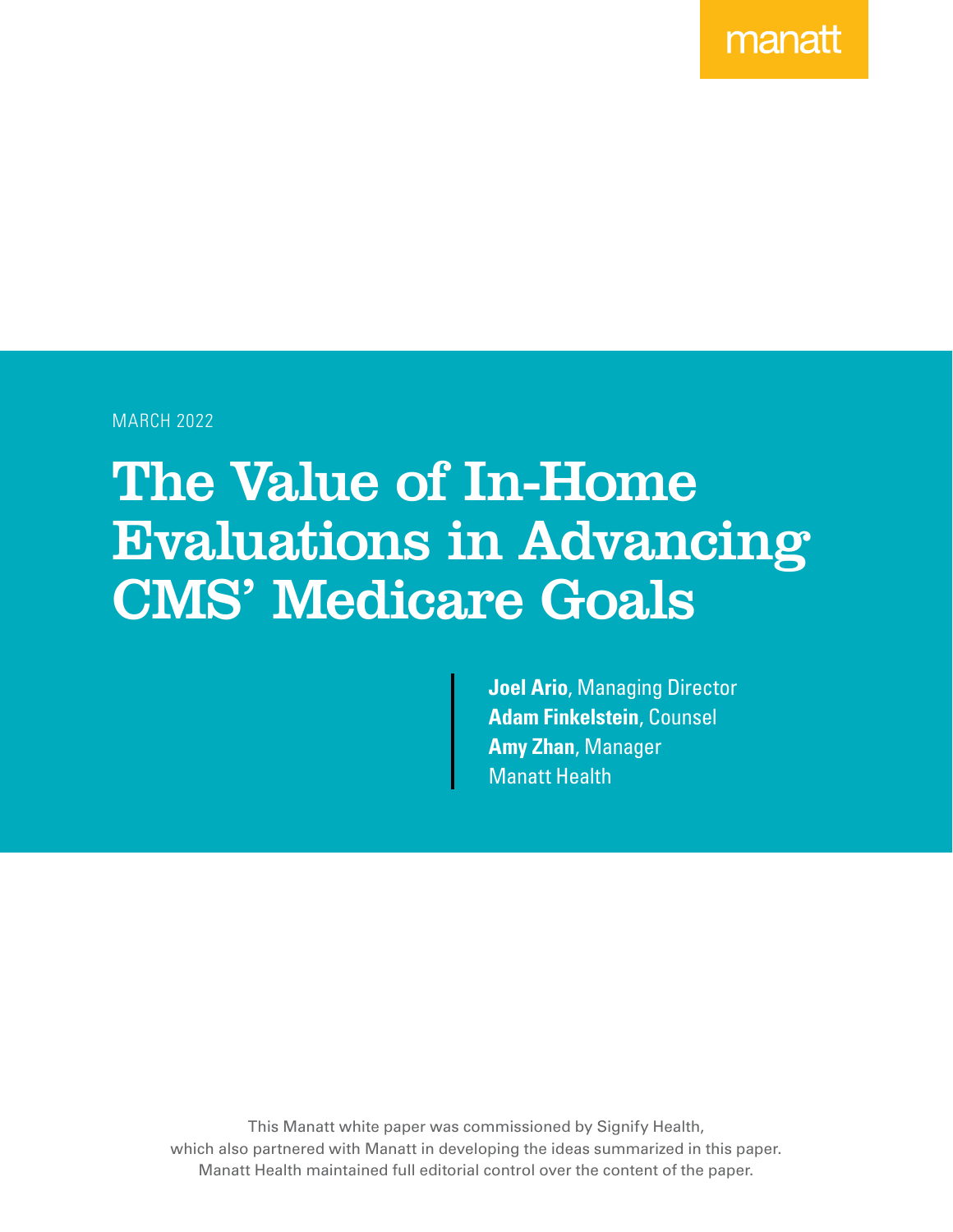| the control of the control of the control of the control of the control of<br>and the company of the company of the company of the company of the company of the company of the company of the company of the company of the company of the company of the company of the company of the company of the comp<br>the control of the control of the control of the con-<br>the contract of the contract of the contract of the contract of the contract of the contract of the contract of<br>e a cada da dididididididid da katifatan jirin ke kare ke ke ke k<br>the contract of the contract of the contract of the contract of the contract of the contract of the contract of<br>o<br><b>Bandarie Communication</b><br>.<br>1000000000000<br><b>.</b> |  |
|----------------------------------------------------------------------------------------------------------------------------------------------------------------------------------------------------------------------------------------------------------------------------------------------------------------------------------------------------------------------------------------------------------------------------------------------------------------------------------------------------------------------------------------------------------------------------------------------------------------------------------------------------------------------------------------------------------------------------------------------------------|--|
|                                                                                                                                                                                                                                                                                                                                                                                                                                                                                                                                                                                                                                                                                                                                                          |  |
|                                                                                                                                                                                                                                                                                                                                                                                                                                                                                                                                                                                                                                                                                                                                                          |  |
|                                                                                                                                                                                                                                                                                                                                                                                                                                                                                                                                                                                                                                                                                                                                                          |  |
|                                                                                                                                                                                                                                                                                                                                                                                                                                                                                                                                                                                                                                                                                                                                                          |  |
|                                                                                                                                                                                                                                                                                                                                                                                                                                                                                                                                                                                                                                                                                                                                                          |  |
|                                                                                                                                                                                                                                                                                                                                                                                                                                                                                                                                                                                                                                                                                                                                                          |  |
|                                                                                                                                                                                                                                                                                                                                                                                                                                                                                                                                                                                                                                                                                                                                                          |  |
|                                                                                                                                                                                                                                                                                                                                                                                                                                                                                                                                                                                                                                                                                                                                                          |  |
|                                                                                                                                                                                                                                                                                                                                                                                                                                                                                                                                                                                                                                                                                                                                                          |  |
|                                                                                                                                                                                                                                                                                                                                                                                                                                                                                                                                                                                                                                                                                                                                                          |  |

#### About Manatt Health

Manatt Health integrates legal and consulting services to better meet the complex needs of clients across the health care system.

Combining legal excellence, firsthand experience in shaping public policy, sophisticated strategy insight and deep analytic capabilities, we provide uniquely valuable professional services to the full range of health industry players.

Our diverse team of more than 160 attorneys and consultants from Manatt, Phelps & Phillips, LLP, and its consulting subsidiary, Manatt Health Strategies, LLC, is passionate about helping our clients advance their business interests, fulfill their missions and lead health care into the future. For more information, visit <https://www.manatt.com/Health>or contact:

**Joel Ario** Managing Director Manatt Health 518.431.6719 [JArio@manatt.com](mailto:JArio%40manatt.com?subject=) **Adam Finkelstein Counsel** Manatt Health 202.585.6557 [AFinkelstein@manatt.com](mailto:AFinkelstein%40manatt.com?subject=)

**Amy Zhan** Manager Manatt Health 212.790.4573 [azhan@manatt.com](mailto:azhan%40manatt.com?subject=)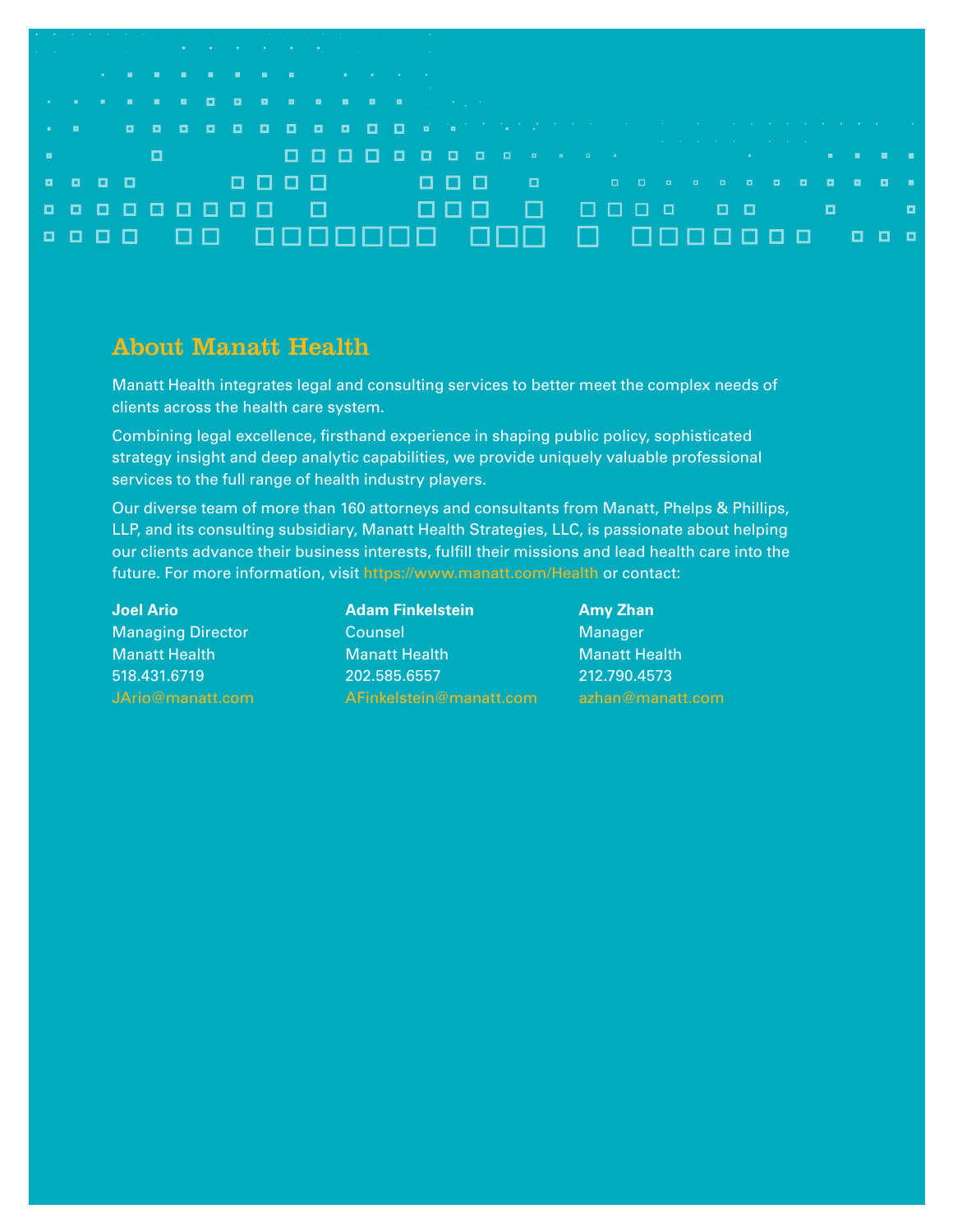

### Table of Contents

| IHEs Advance Medicare's Vision for a Patient-Centered, Cost-Effective, and Equity-Focused Program 7                                                                                  |
|--------------------------------------------------------------------------------------------------------------------------------------------------------------------------------------|
|                                                                                                                                                                                      |
|                                                                                                                                                                                      |
|                                                                                                                                                                                      |
|                                                                                                                                                                                      |
| Section 2: How CMS Can Expand the Benefit of the IHE to a Greater Number of Beneficiaries13                                                                                          |
|                                                                                                                                                                                      |
| CMS Can Create an IHE Benefit Enhancement for Use by Accountable Care Organizations in the<br>Medicare Shared Savings Program (MSSP) and ACO Realizing Equity, Access, and Community |
|                                                                                                                                                                                      |
|                                                                                                                                                                                      |
|                                                                                                                                                                                      |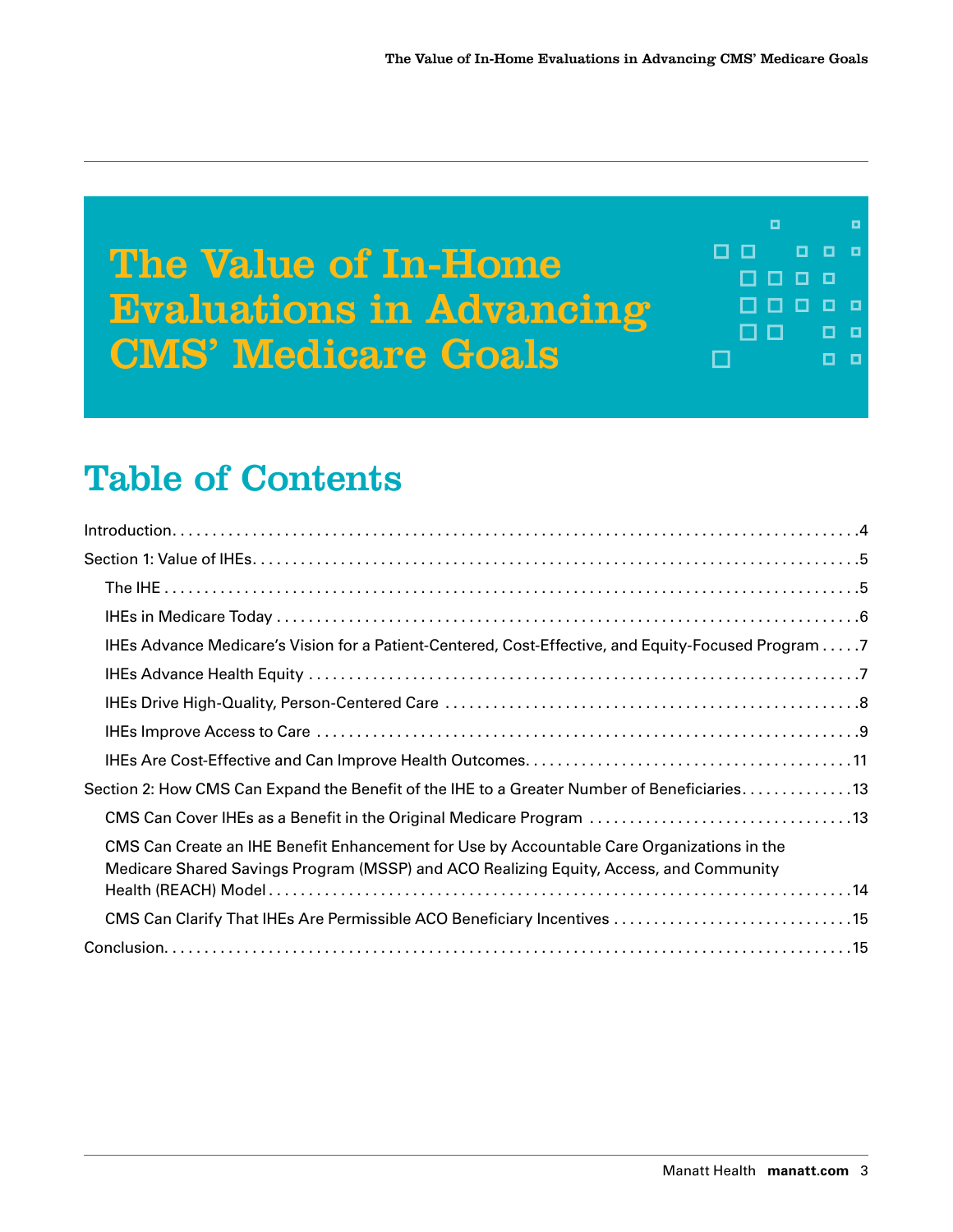# <span id="page-3-0"></span>Introduction

In-home evaluations (IHEs) are an integral component of Medicare Advantage (MA) plans, giving MA plans a cost-effective way to identify and meet the medical and nonmedical needs of vulnerable beneficiaries in their own homes and communities to impact health outcomes. They are an important touchpoint to holistically and comprehensively assess individuals in their own environment and, whenever possible, connect them to needed community resources and community providers for ongoing care and care coordination.

This white paper demonstrates how IHEs deliver value consistent with the Centers for Medicare & Medicaid Services' (CMS) strategic goals for the Medicare program and offers recommendations for how CMS could extend that value beyond MA, particularly to Medicare enrollees who are served by Advanced Alternative

IHEs have proven their value in Medicare Advantage.

Payment Models (AAPMs) such as Accountable Care Organizations (ACOs) like those under the Medicare Shared Savings program (MSSP) or the recently-announced ACO Realizing Equity, Access, and Community Health (REACH) Model.

Section 1 of the white paper explains how IHEs have been used by some MA plans to improve care and then examines how IHEs could advance CMS priorities for the Medicare program in four areas:

- **Health equity**. IHEs reach some of the most vulnerable Medicare populations—those who are cut off from needed services due to social determinants of health (SDOH) and/or other barriers—identify unmet needs, and help connect patients to primary care and other needed services.
- **Person-centered care**. IHEs identify social, economic, and environmental factors with the potential to impact health outcomes, not just medical ones, to facilitate the development of individualized care planning, patient engagement, and care coordination strategies.
- **Access to care**. IHEs are a cost-effective way to identify and potentially address care needs that may otherwise remain untreated for enrollees who face challenges to accessing care.
- **Cost-effective care**. IHEs help uncover care needs that can be addressed more upstream to avoid urgent and emergency care.

Section 2 of the white paper offers recommendations for CMS to promote the broader use of IHEs within Medicare. CMS can cover IHEs for all Medicare beneficiaries, use its authority to regulate ACOs to establish IHEs as benefit enhancements, or encourage the use of IHEs as beneficiary incentives in these AAPMs.

ACOs could benefit from IHEs if CMS promoted their broader use across all Medicare beneficiaries.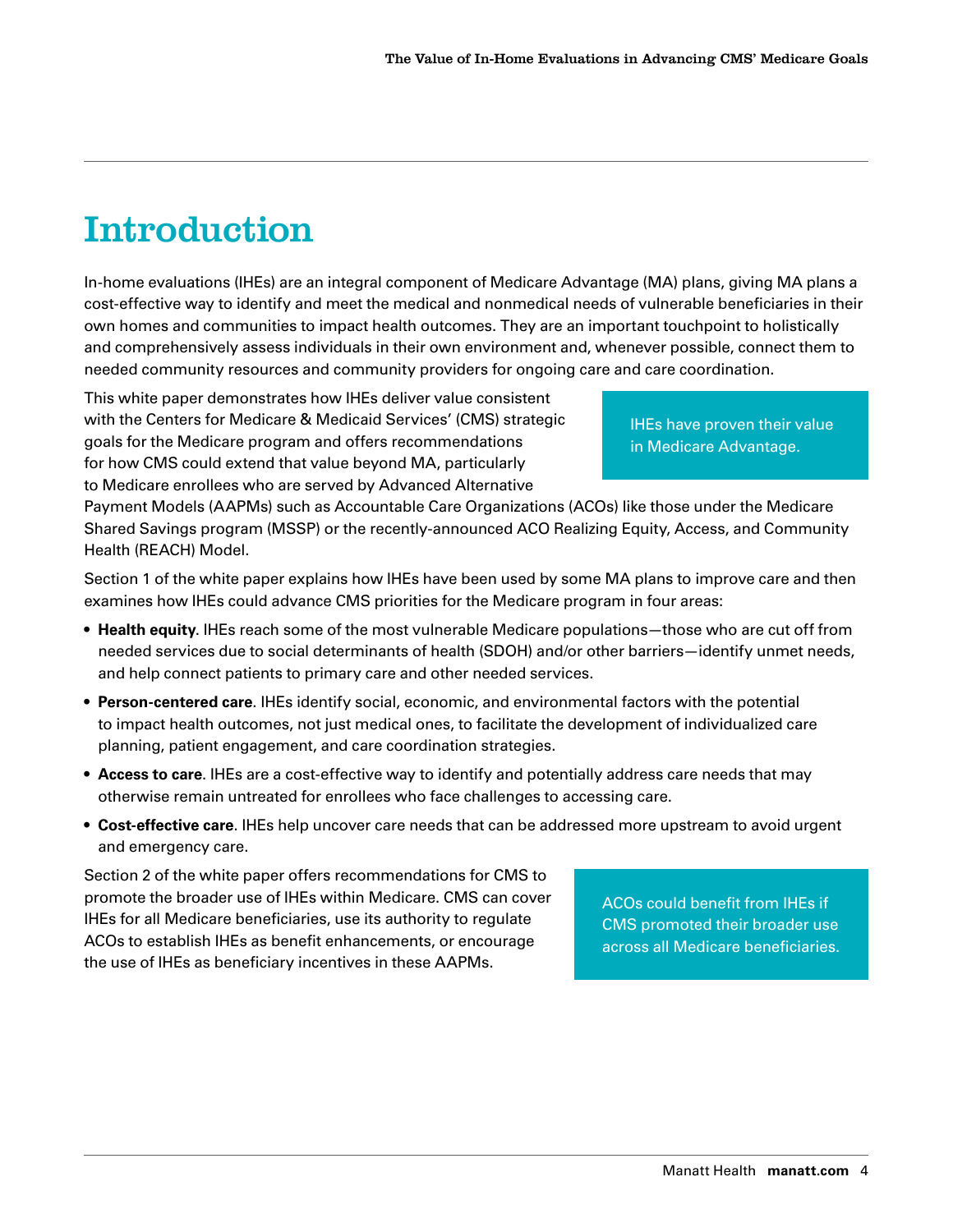# <span id="page-4-0"></span>Section 1: Value of IHEs

#### The IHE

The IHE's purpose is to provide early, preventive health risk assessments within the home setting for MA beneficiaries. These are perhaps most valuable for those with challenges accessing care, including those who may face barriers to transportation or have physical limitations that prevent them from readily accessing essential health services, as well as those with complex medical and nonmedical health-influencing needs. IHEs are conducted by physicians and advanced practice providers (APPs) and can include:

- Comprehensive health evaluations
- Medication reviews and adherence checks
- Assessments of current and prior health conditions, including those that may not be well managed or are progressing
- Screening for mental health conditions and substance abuse
- Identification of patient safety hazards in the home, such as the absence of shower bars, inadequate lighting, or loose rugs, all of which can have significant impacts on patients' fall risks
- Connecting individuals to community and medical resources

IHEs can also include other in-home diagnostic and preventive services to address certain clinical needs, such as:

- Lab collection (e.g., HbA1c, LDL, microalbumin)
- Peripheral artery disease testing
- Bone density testing
- Diabetic eye exams
- Flu shot vouchers

Further, IHEs facilitate care coordination for beneficiaries by providing important SDOH data to providers and plans in order to support individualized care planning and connecting members to relevant community programs. IHEs can be adapted, modified, and/or expanded to meet the needs of the entity's attributed population, considering variations in geography, access to care, attributed physician availability to address beneficiaries' needs, and many other factors.

IHEs can provide important information about social determinants of health.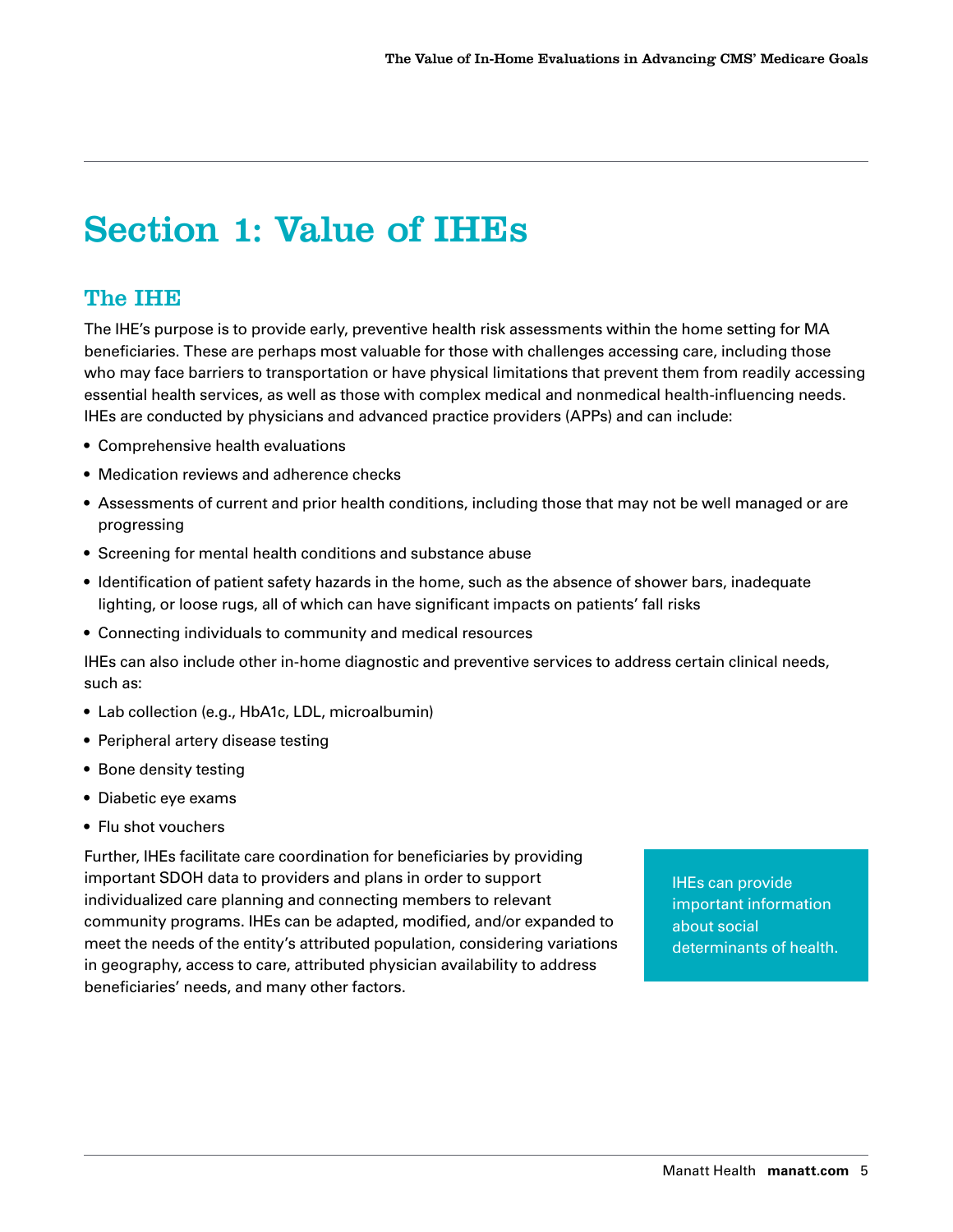<span id="page-5-0"></span>"Through the in-home evaluation, we provide a full head-to-toe assessment: We check the lungs, circulation in the legs, blood pressure levels while sitting and standing, and more. And we frequently find that patients have far more needs in the home than what they will tell their doctor in the office setting. When we're in the home, we realize that the patient doesn't understand their medications, or they require assistance with food or housing. And because we are connected to the local community, we know the community organizations that can provide the needed support, we can explain to their family members what is going on, and we can identify illnesses that the doctor wasn't able to catch before."

Susan Hubbard, MSN, ARNP, FNP-C, IHE Provider, Signify Health

These features are particularly important for the Medicare program, which covered nearly 61 million beneficiaries in 2021, including adults over 65 years old and younger adults with long-term disabilities, and accounted for a significant portion of the nation's health expenditures (\$829 billion, or 20% of total national health expenditures in 2020).<sup>1</sup> The Medicare program's benefits and services should seek to positively impact the trajectory of beneficiaries' health care journeys, quality of life, health care spending, and the patient experience of care over time.

#### IHEs in Medicare Today

Currently, no-cost IHEs are frequently provided as a benefit of MA plans.[2](#page-15-0) By using medical professionals to assess Medicare members' health needs in their homes, plans are using the IHE as the foundation for a broader solution to assess and engage an often vulnerable segment of the Medicare population in a comprehensive, personcentered way.

By contrast, providing adequate preventive care—inclusive of patient engagement, annual preventive testing, connection to vital community resources, and education—is often a challenge within the confines of the original Medicare structure. No vehicle presently exists to offer IHEs on a broad scale in original Medicare or its AAPMs. As a result, the availability of IHEs currently remains limited to MA beneficiaries, who represent less than half (26 million people, or 42%)<sup>[3](#page-15-0)</sup> of the total Medicare population.

Meanwhile, CMS has a goal of covering all Medicare beneficiaries in an accountable care relationship by 2030, which means a greater proportion will be part of an MSSP or REACH ACO, or another future model in addition to MA. Beneficiaries who have chosen to be insured through original Medicare and whose physicians participate in risksharing AAPMs should also have access to the IHE as a flexibility

to meet the needs of their attributed population of beneficiaries. Adopting policies that provide for IHEs in fee-for-service Medicare, similar to that which is permitted under MA, can level the playing field for all beneficiaries regardless of which program they choose.

MA plans look to IHEs as a valuable tool for meeting patient needs.

IHEs should be available to ACOs and other risk assuming entities.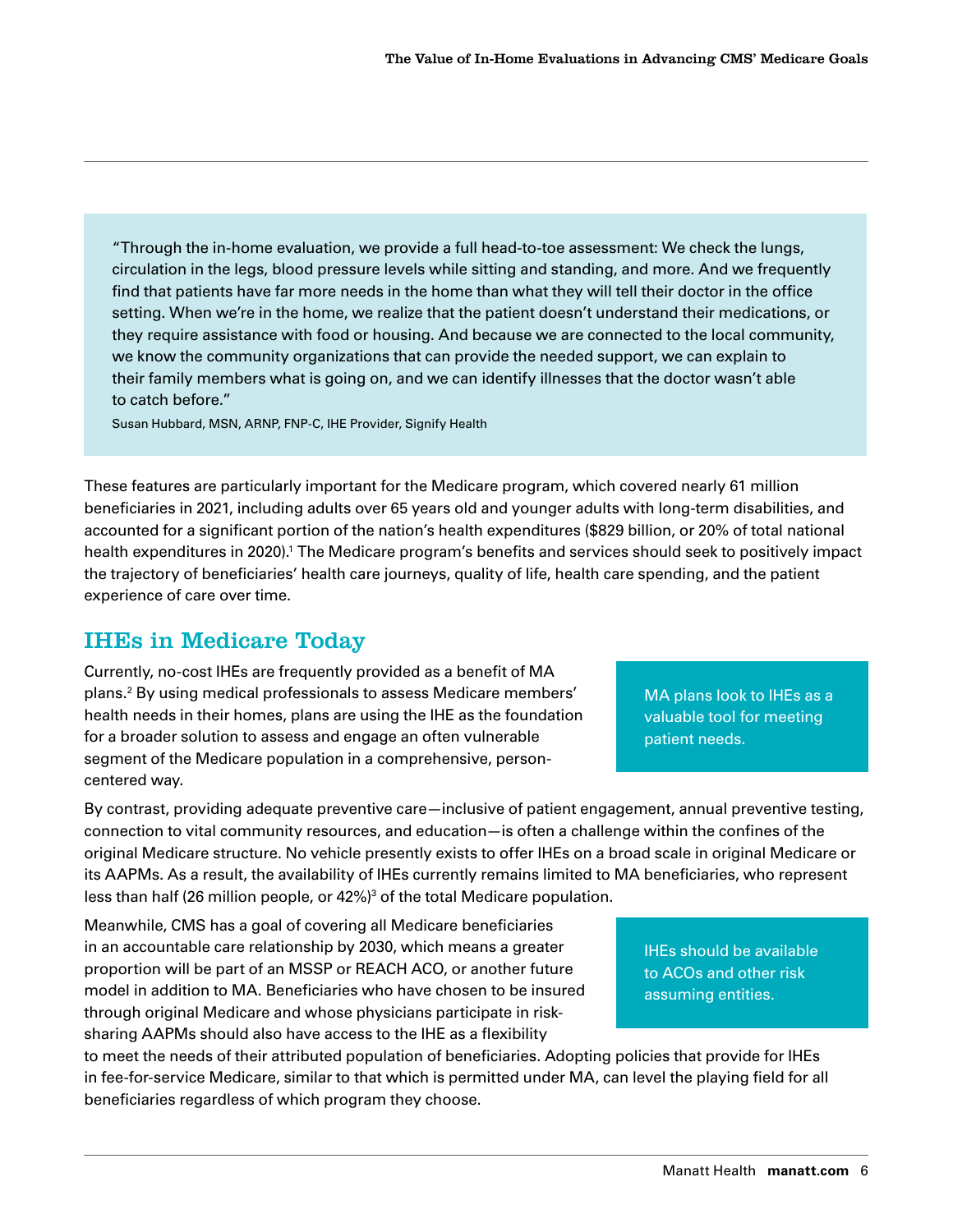#### <span id="page-6-0"></span>IHEs Advance Medicare's Vision for a Patient-Centered, Cost-Effective, and Equity-Focused Program

In January 2022, CMS released a Health Affairs article, "Building on the CMS Strategic Vision: Working Together for a Stronger Medicare,["4](#page-15-0) which lays out four pillars that will guide the strategic vision of the Medicare program moving forward, in alignment with CMS' broader goals for all its public programs. These strategic pillars include advancing health equity; expanding access to affordable health coverage and care; driving high-quality, person-centered care; and promoting affordability and sustainability.

CMS' strategic pillars include health equity, affordable care, and person-centered care.

Accordingly, CMS continues to consistently emphasize the importance of pursuing new and innovative models of care that demonstrate value and incorporate a focus on health equity for the beneficiaries they serve. This means prioritizing care delivery models, benefits, and services that address health disparities, incentivize and facilitate whole-person care, and seek to improve the overall cost-effectiveness and longterm sustainability of our health care system. CMS also has committed to modifying AAPMs to address health equity issues. For example, the recently announced ACO REACH model test has several health-equity focused features, including a requirement that its participants adopt a health equity plan.<sup>[5](#page-15-0)</sup> Allowing the IHE to be offered to original Medicare beneficiaries in total cost of care AAPMs would be a major step toward meeting that goal.

#### IHEs Advance Health Equity

IHEs are essential services that not only align with many of CMS' broader goals for the Medicare program as a whole but, most importantly, also support patients, providers, and payers. IHEs improve patient access to services by bringing care into the home setting, support patient-centered care coordination, and facilitate accountable care relationships between Medicare beneficiaries and their providers.

Establishing care relationships is especially important for the most vulnerable members of the Medicare population. These include individuals who face social factors that may affect their health and well-being; individuals with chronic conditions, including conditions and needs that may not always be identified in traditional care settings; and individuals who face barriers such as lack of transportation or even physical

limitations. As reported by a Harris Poll survey of over 1,000 U.S. seniors (age 65+) in November 2020, over half (52%) say they face barriers to accessing medical or social services[.6](#page-15-0) According to 2021 data from an IHE provider for MA beneficiaries, approximately one in three MA beneficiaries lives alone and may have limited transportation options for accessing care, $7$  nearly one in five MA beneficiaries has trouble getting around the house, and more than one in five struggle with performing everyday shopping and errands.<sup>[8](#page-15-0)</sup>

One in three MA beneficiaries live alone and may have limited options for accessing care outside the home.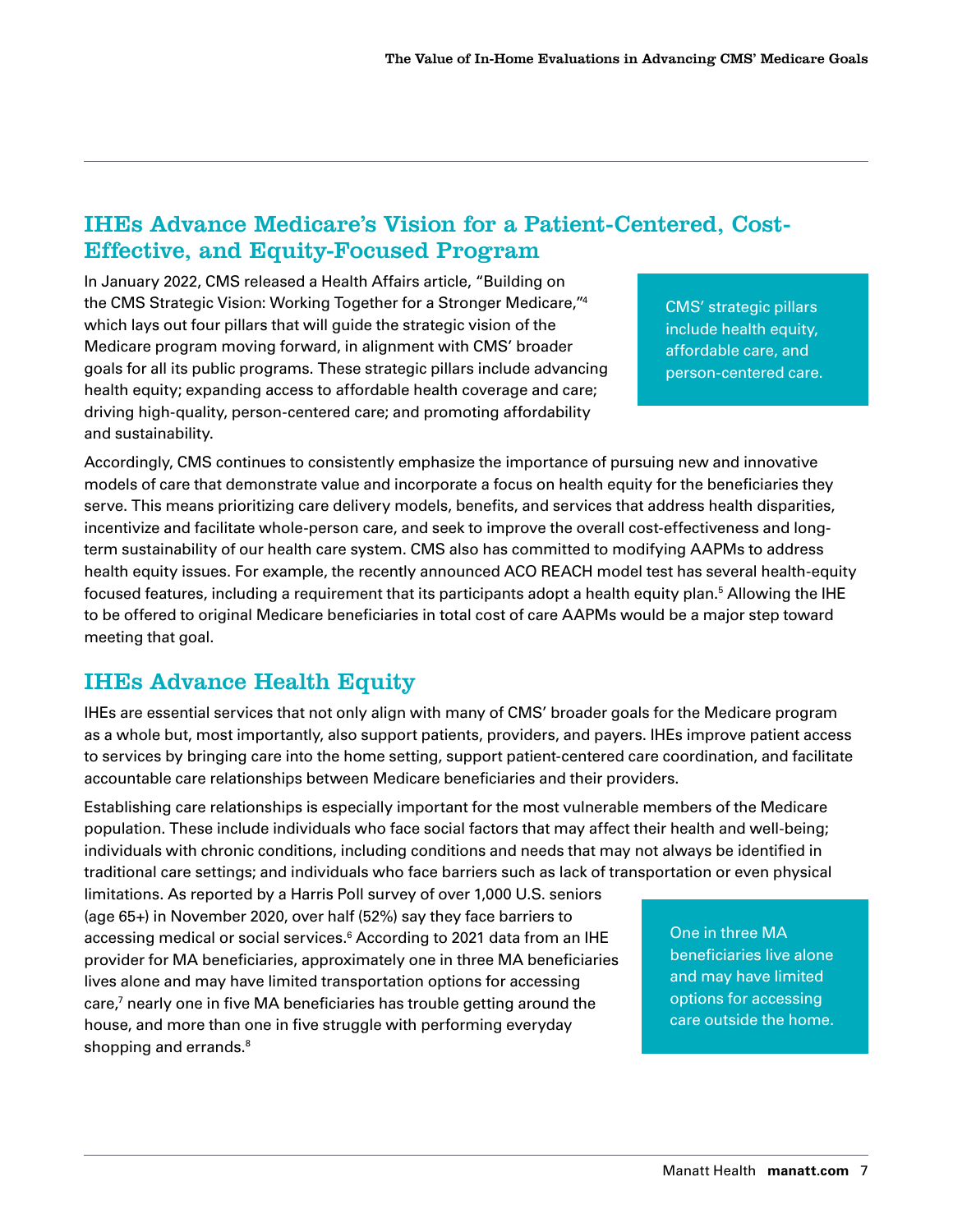<span id="page-7-0"></span>For these populations, the IHE can help remove barriers to care and improve access to preventive care services while fostering long-term care relationships, which are essential in ensuring equitable access to care and improving beneficiaries' long-term outcomes.<sup>[9](#page-15-0)</sup> Further, by conducting evaluations in the home, providers are able to directly observe, contextualize, and act on important social, economic, and environmental factors

that contribute to patient health as strongly as do traditional medical factors. This facilitates the development of patient-appropriate care plans and care coordination strategies that take into consideration factors beyond patients' medical needs alone. Further, the IHE enables providers to connect members with much-needed resources to address issues such as food insecurity, lack of transportation, and other SDOH concerns[.10](#page-15-0) Each of these steps represents an important way to address health inequities.

IHEs are an important way to expand access to care and improve health equity.

In the context of original Medicare AAPMs, the use case and potential of the IHE to reestablish care relationships may even be greater, as all beneficiaries in an original Medicare AAPM have an attributing physician whose own success is predicated in part on meaningful engagement of all beneficiaries. These physicians are incentivized to review the IHE's results and any recommendations, and to provide close followup and outreach themselves or through the entity's care coordination team. In effect, the IHE can function as an extension of the ACO, addressing most wholly those beneficiaries whose needs can't be sufficiently assessed or met in the office and for whom an in-person, in-home visit is needed to initiate an ongoing relationship with the care coordination team.

"In reality, a majority of our patients' care is conducted outside the walls of the practice and the hospital. During an in-office evaluation, there is minimal insight into a patient's life. We know so little about what is motivating their behaviors and impacting their choices. To design a comprehensive benefit that meets the needs of our patients and their caregivers, we have to look beyond the four walls of the hospital."

Dr. Puneeta Sharma, MD, MHCM, CPE, Chair of Medical Subspecialties, Medical Director of Palliative Care, Valley Medical Group, Ridgewood, New Jersey

#### IHEs Drive High-Quality, Person-Centered Care

Ensuring high-quality, person-centered care requires the clear identification of patients' needs in order to support the development of individualized care plans and ensure appropriate care coordination strategies.

IHEs enable targeted medical evaluations, offer providers opportunities to initiate targeted interventions, and facilitate the development of person-centered, individualized care plans. Through IHEs, providers are able to identify a range of nonurgent patient needs, such as patient transportation needs, financial needs, having no primary care provider (PCP) or generally having poor access to primary care, fall risk and risk management opportunities, home safety concerns, noncompliance with medication or durable medical equipment use,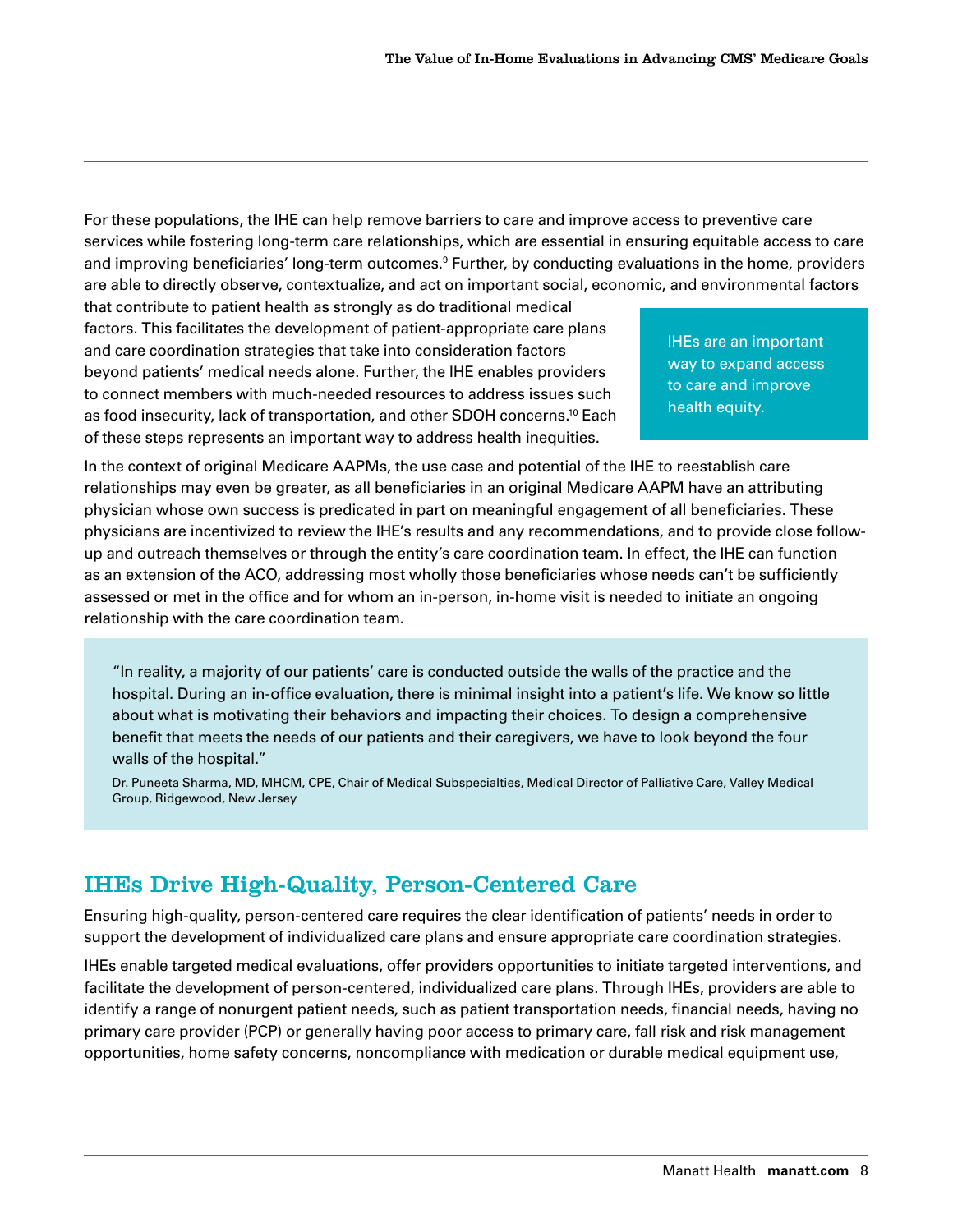<span id="page-8-0"></span>and many behavioral health issues, such as depression. Once these nonurgent needs are identified, engaging the beneficiary around them can begin and the evaluation findings can be incorporated into the patient's care plan for ongoing upstream health care monitoring and support.

Similarly, for urgent medical needs that are identified through an IHE, such as elevated blood pressure; severe, unmanaged major depressive disorder; low blood pressure; abnormal blood sugar levels; new onset of acute dyspnea or severe pain; and/or suspicion of adult or child abuse, providers can make an immediate care referral to the appropriate sources to ensure a timely response.

#### IHEs Improve Access to Care

For providers, IHEs provide a holistic view of their beneficiaries' health and social needs in a comfortable, secure setting; allow extra time for health care providers to evaluate and understand the needs of their high-risk members; and alleviate access and equity obstacles for patients by meeting them in the home and performing an evaluation in that setting.<sup>11</sup> IHEs also provide a rich source of mental, behavioral, medical, social, and demographic data that is generally difficult to collect comprehensively, particularly from certain beneficiaries who may not regularly access health care in their communities[.12](#page-15-0) For example, information captured within the IHE follow-up documentation may include clinical findings, new diagnoses, additional testing needs, lab results, medication reviews with high-risk medications highlighted, environmental reviews,

and/or functional assessments and frailty scores.<sup>13</sup> This is important information to facilitate a positive care trajectory and long-term health outcomes. This data is also critical for providers as they seek to develop individualized, patient-centered care plans, and can be an important data source for CMS to identify and quantify gaps in access to health care to inform future policymaking[.14](#page-15-0)

IHEs can be an important data source for CMS to identify disparities in care.

IHEs offer the chance to collect or act upon important medical and nonmedical patient-level information that can be used to connect beneficiaries with the right resources, as CMS is currently pressing participants to do in model tests. In the Center for Medicare & Medicaid Innovation's (Innovation Center) recently-announced ACO REACH model test, CMS will require participants to collect n beneficiary-reported demographic data and social determinants of health data on their aligned beneficiaries[.15](#page-15-0) CMS' ongoing Accountable Health Communities (AHC) Model also seeks to promote clinical-community collaboration through the screening of beneficiaries to identify certain unmet health-related social needs, referral of beneficiaries to increase awareness of community services, and provision of navigation services to assist high-risk beneficiaries with accessing specific community services[.16](#page-15-0)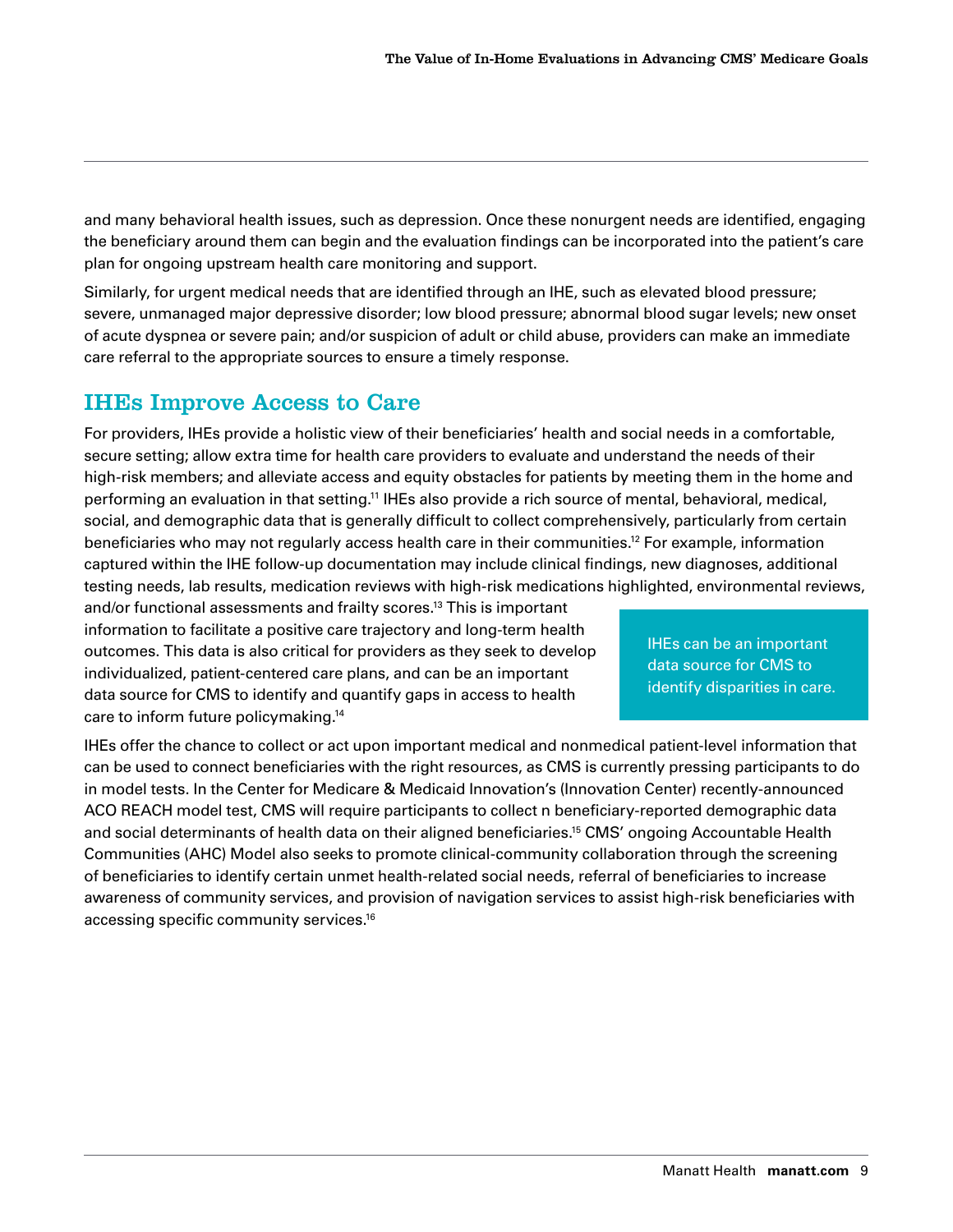"IHEs provide a comprehensive, proactive, and unique opportunity to systematically gather insights and address the health-related social, behavioral, functional, and clinical gaps in care. They also provide rich, actionable data collection opportunities that can be used to help design populationcentric clinical-community collaborative programs and address person-centric, goal-concordant care. The AHC pilot is testing how capturing SDOH needs in the ED and connecting beneficiaries to local community-based organizations to address food and housing challenges, etc., has reduced medically unnecessary ED utilization in several cases. An important benefit of scaling the use of the IHE is the opportunity to offer this service upstream, helping avoid ED visits and impacting many more Medicare fee-for-service beneficiaries."

Dr. Manjula Julka, Population Health Officer at Signify Health and practicing family medicine physician, formerly an ACO medical director and AHC participating provider

IHEs can also provide a source of evaluation, referral, and care alignment across clinical and community services to both collect information on patient needs and ensure patients are provided the appropriate clinical and nonclinical services to improve health outcomes. Preliminary findings from the AHC model have revealed

important information on who the qualifying beneficiaries are, finding that many of them were disproportionately low-income, racial and ethnic minorities, and, among Medicare beneficiaries, disabled. And the AHC Model has allowed CMS to examine what qualifying beneficiaries' most common health-related social needs are, how qualifying beneficiaries connect to community

services, and preliminarily, how connecting to important social services ultimately impacts utilization and health outcomes[.17](#page-15-0) The IHE can provide CMS a similar platform for understanding Medicare beneficiaries' diverse needs and examining the most effective strategies for connecting them to essential community services.

Other studies also show the benefits of offering in-home visits that are paired with care coordination and systems for follow-up and referral, as IHEs offer. In a literature review on the benefits of home visits, researchers noted that "findings from this and previous studies on home visits give further support to the notion that frail older persons should have a periodic home visit, preferably tied to a comprehensive geriatric assessment and

essential community services.

IHEs can be an effective strategy

for connecting people to

Studies suggest that frail older people should have periodic home visits tied to a follow up system.

follow-up system.["18](#page-15-0) The IHE can be the starting point for a series of high-value patient interactions by setting the care relationship in motion and in the right direction with follow-up plans and visits.

Further, the COVID-19 pandemic has highlighted the growing preference among patients for more preventive and primary care services to be offered in the home setting for their own comfort and benefit. 2021 Health Risk Assessment Data from an IHE provider shows that seniors are interested in receiving health care in the home, especially primary care services and vaccinations. Survey respondents also expressed an interest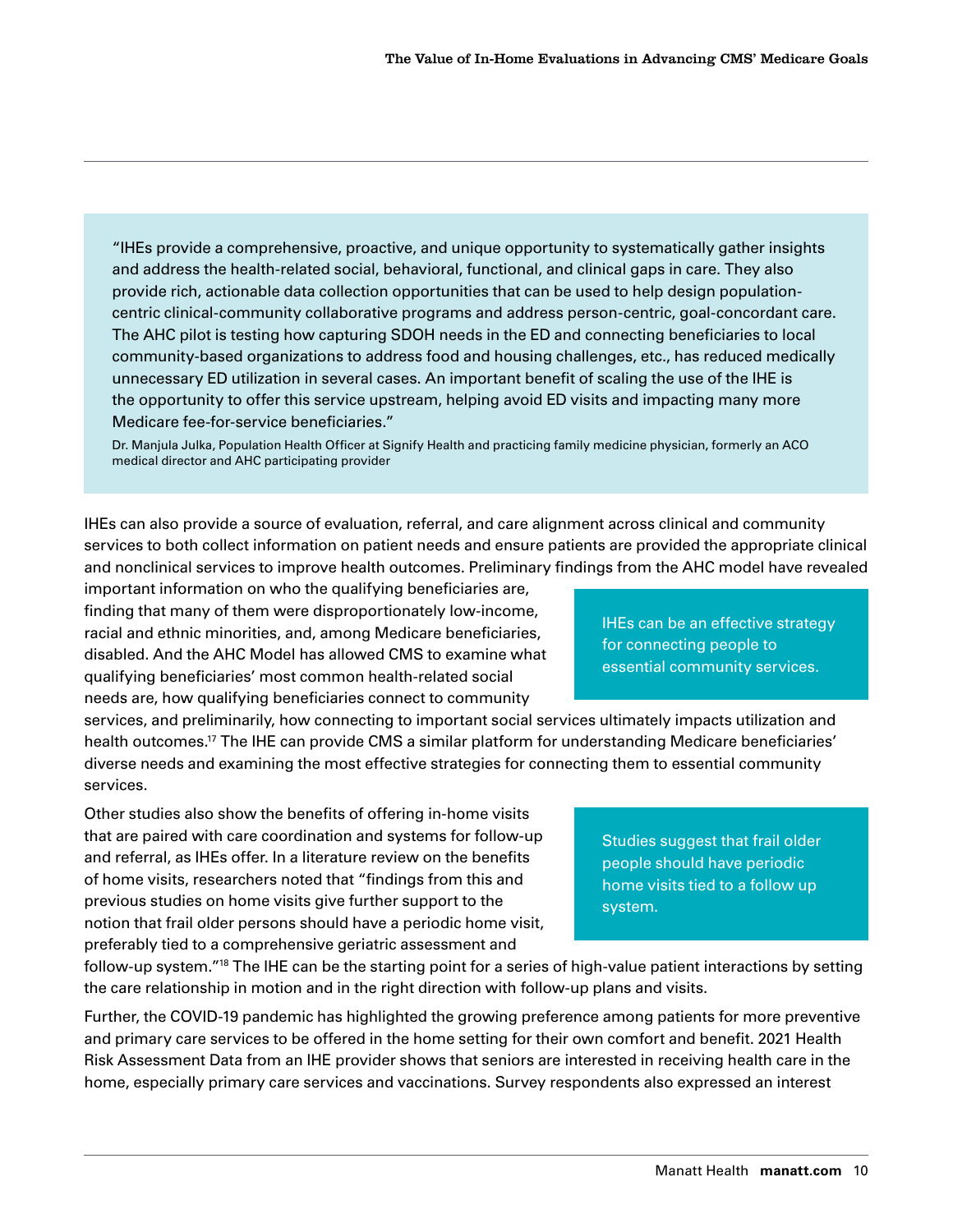<span id="page-10-0"></span>in having vital sign monitoring, physical therapy, and/or diagnostic testing services conducted in the home, demonstrating patient willingness to embrace the wide range of assessments and services that could be offered through an IHE[.19](#page-16-0)

#### IHEs Are Cost-Effective and Can Improve Health Outcomes

By proactively identifying health care needs; providing high-value, preventive health care services and evaluations in home settings; and facilitating care relationships, IHEs facilitate cost-effective care by preventing downstream hospitalizations, reducing unnecessary emergency department (ED) use, and improving patients' health outcomes in the long term.

For example, based on data from an IHE provider, 11% of those who receive an IHE do not have a PCP. For those beneficiaries, an IHE may be the only time they are able to be with a clinician and, for many, may serve as the beginning of their reengagement with a care team overall. Individuals who receive the IHE benefit are also more likely to seek follow-up care in outpatient settings rather than use urgent care facilities, and are more likely to proactively interact with the health system for routine and preventive care.<sup>[20](#page-16-0)</sup>

Additionally, the specific evaluations and services offered within an IHE have been shown to improve longterm outcomes for patients because they facilitate the behaviors and care practices that improve measures of health quality, utilization, and cost. For example, studies on in-home pharmacy evaluations, similar to the medication education and adherence check included within an IHE, have demonstrated improvements in patients' medication compliance and adherence in the long term.<sup>[21](#page-16-0)</sup>

#### Case Study: United Healthcare HouseCalls Program

The UnitedHealthcare HouseCalls program—an annual, in-home health and wellness service offered by UnitedHealthcare for Medicare and Medicaid beneficiaries—was associated with statistically and clinically meaningful reductions in the use of institutional care for Medicare patients over a 12-month period after the intervention, relative to statistically matched comparison groups. Researchers of the UnitedHealthcare HouseCalls program noted that "the ability to reduce hospital admissions for highrisk Medicare patients with a scalable program represents significant progress, as attempts in the previous decade to achieve this goal have largely failed."<sup>[22](#page-16-0)</sup>

In a randomized trial examining the impacts of the "GRACE" Model of In-Home Assessments for Dual Eligibles, an in-home assessment similar to the IHE, researchers found that in-home assessments using a nurse practitioner and social worker resulted in fewer visits to EDs, hospitalizations, and readmissions as well as reduced hospital costs compared with the control group. Additionally, the

IHEs can improve patient outcomes and reduce visits to the emergency department.

model improved quality of life for beneficiaries and increased positive ratings from physicians compared with the control group[.23](#page-16-0) Other home-based primary care programs, such as CMS' own Independence at Home demonstration, have also shown some positive outcomes for targeted beneficiaries.<sup>24</sup> For example, in CMS'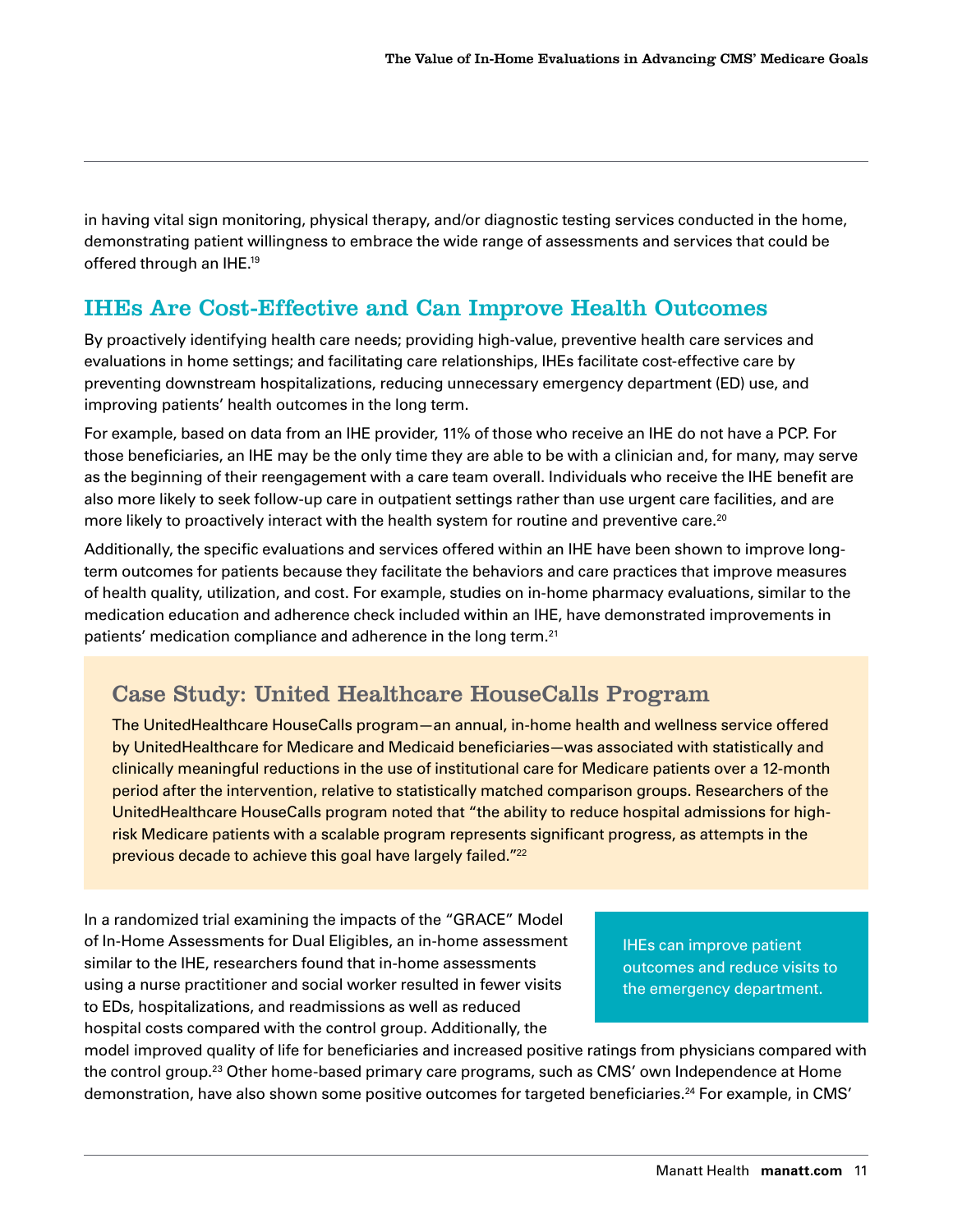Year Six Evaluation of the Independence at Home demonstration, findings showed that while the model did not demonstrate decreases in total Medicare, total Medicaid, or combined expenditures, there was a decrease in expenditures for skilled nursing and other institutional facilities for dually eligible beneficiaries who received home-based primary care after one year compared with dually eligible beneficiaries who did not.<sup>25</sup>

#### Case Study: The IHE's Potential

As a palliative care physician, Dr. Puneeta Sharma regularly cares for elderly patients with significant and complex physical and behavioral health care needs. For these patients, being evaluated in the home setting and outside the "four walls" of the office or hospital provides Dr. Sharma with an opportunity to observe a wide range of factors that might have significant impacts on her patients' outcomes and/or their ability to meet established care goals. These factors include the physical home environment, such as the presence of shower bars, adequate lighting, supportive stair railings, etc. They also include the social and personal supports available to the patient, such as caregivers and their physical capacity or availability to meet the patient's needs, and the dynamics of such supports.

As Dr. Sharma notes, "It takes being in [the patient's] own environment and having intimate conversations to create meaningful impacts on patient outcomes." Dr. Sharma's practice enables her to occasionally provide basic home assessments for her patients. But without a steady and reliable funding stream, her practice relies heavily on a patchwork of volunteer social workers, hospice teams, and other available APPs to conduct the home visit and identify and document patient needs, and only in a limited way. Yet when her most complex patients are provided the appropriate physical and behavioral health care and connected with the appropriate community agencies, and environmental changes are made to enable a patient to be more functional and independent in their own home, significant improvements are observed in her patients' outcomes and satisfaction with their care.

Having a Medicare-supported IHE benefit would enable Dr. Sharma and her multidisciplinary team to take the time to communicate with their patients and establish a patient-centered plan of care that takes into account these important environmental, psychosocial, and physical factors that are so significant to her patients' well-being.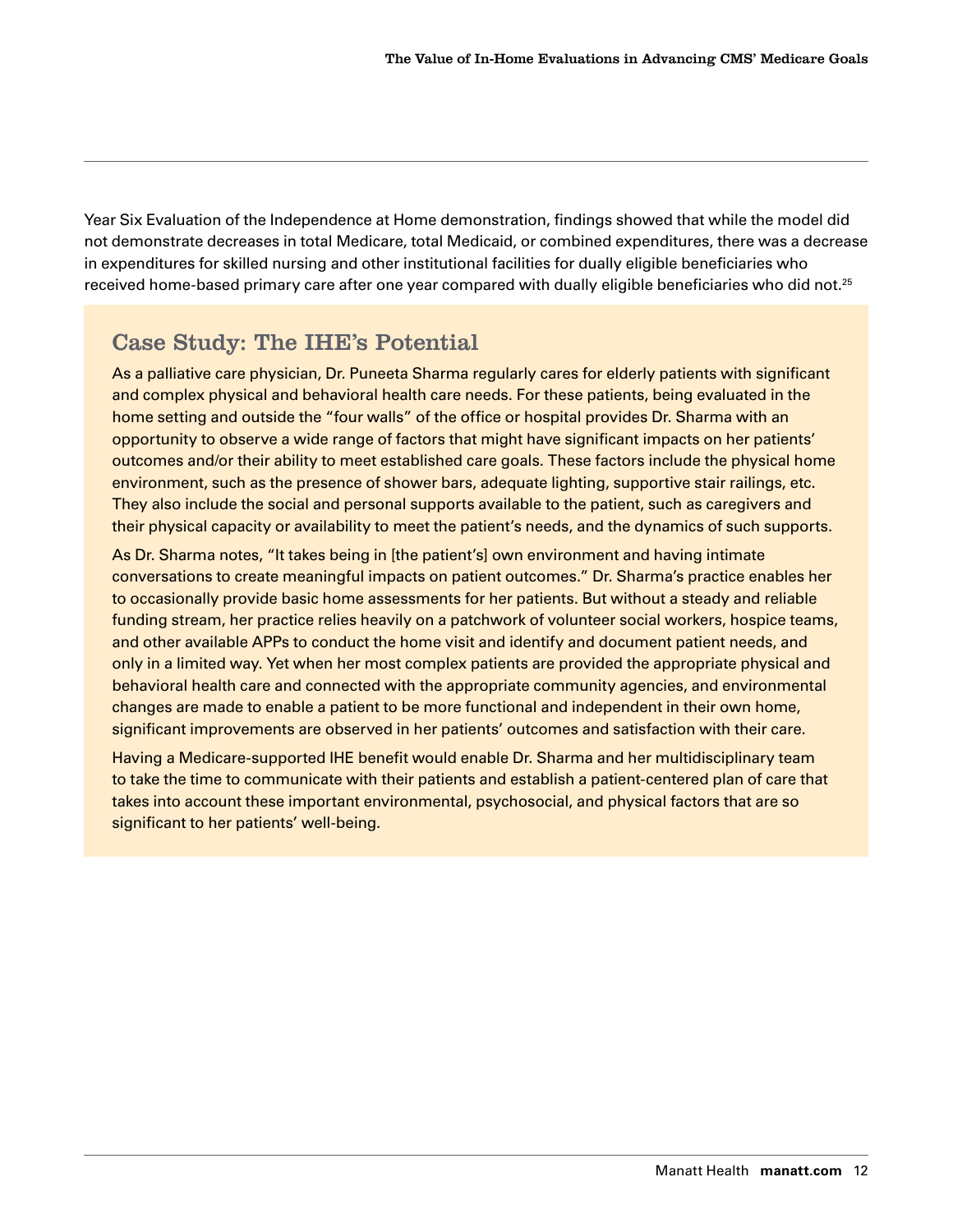### <span id="page-12-0"></span>Section 2: How CMS Can Expand the Benefit of the IHE to a Greater Number of Beneficiaries

In light of the important benefits that IHEs offer the Medicare program through MA as well as the additional benefits that could be codified for broader use in original Medicare AAPMs, CMS can authorize Medicare coverage of IHEs for all Medicare beneficiaries. Or it can establish their coverage for MSSP and REACH ACOaligned beneficiaries as a payment waiver or beneficiary enhancement. And it can clarify that these ACOs can offer IHEs to their patients as a beneficiary incentive.

There is currently no covered service or constellation of covered services that encompasses the broad scope of services performed by a health professional during an IHE and that adequately compensates providers or their staff for the investment of time and resources to perform them. CMS has made limited steps toward providing services in the home, yet a vehicle like an IHE to comprehensively assess all medical, social, and functional

There is no covered service in the original Medicare program that adequately compensates providers for performing IHEs.

contributors to poor health outcomes that is part of a care continuum of services does not exist in the original Medicare benefit. As Anne Tumlinson said in her recent article published in Health Affairs, lamenting the general lack of in-home support available for Medicare beneficiaries, "the health care at home promise is tantalizing," but the current Medicare home-based benefits of hospice and home health are not "up to the task.["26](#page-16-0)

The lack of a covered IHE benefit is particularly meaningful to providers in AAPMs. ACOs in the MSSP and REACH model test rely on flexibilities built into the program to help manage risk and engage beneficiaries proactively. Yet these AAPMs don't presently offer the flexibility and support to perform an evaluation. This represents a missed opportunity for CMS to meet the needs of providers to be successful in the program, and it prevents the beneficiaries from benefiting from them.

#### CMS Can Cover IHEs as a Benefit in the Original Medicare Program

The most direct way for CMS to address the gap in original Medicare beneficiaries' access to IHEs is to establish the IHE as a covered service in original Medicare. In the past decade, CMS has established care management as a physician service eligible for coverage under Part B, so as to "appropriately value primary care and care coordination within Medicare's statutory structure for fee-for-service physician

CMS could establish IHEs as a covered service in original Medicare.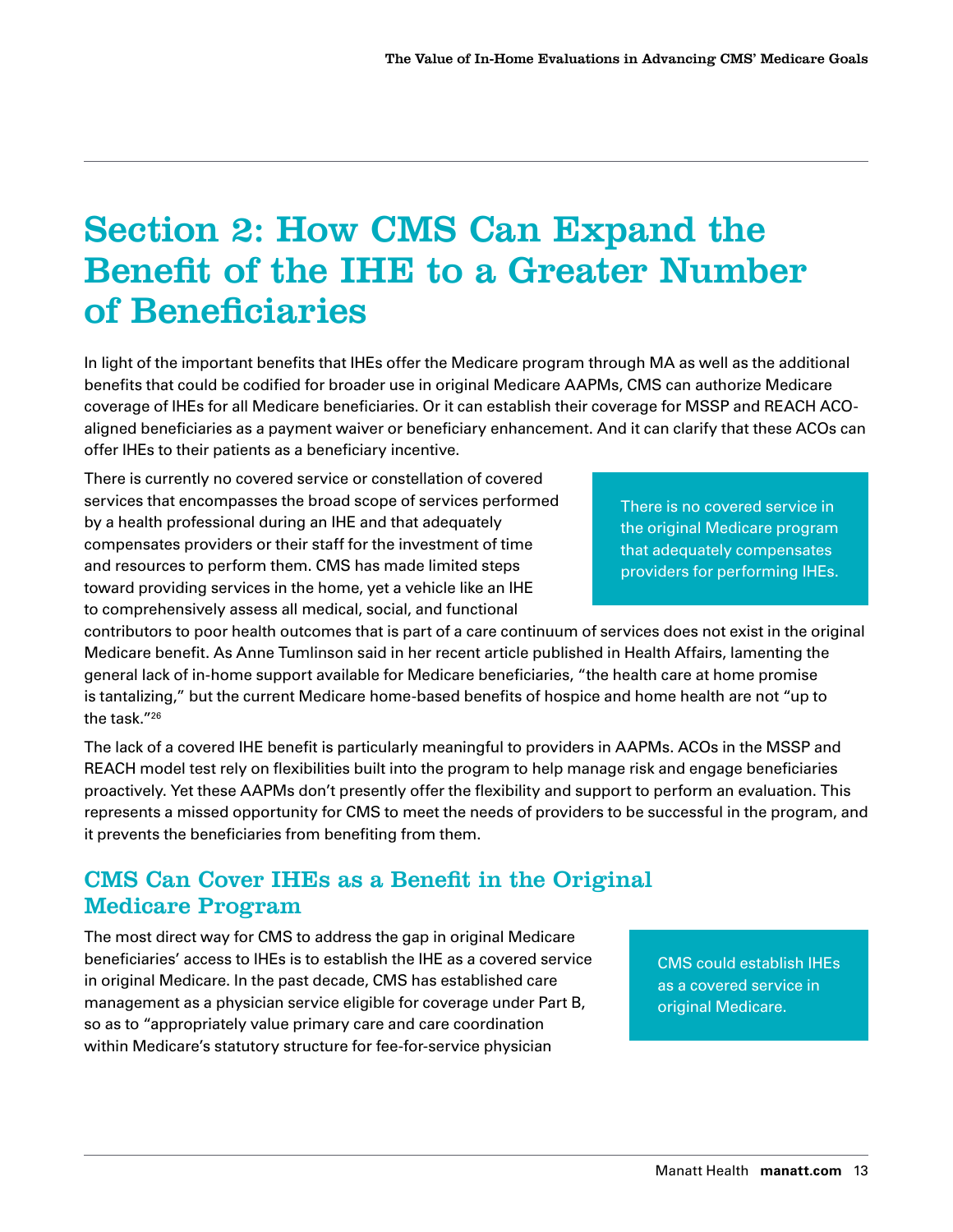<span id="page-13-0"></span>payment and quality reporting."<sup>27</sup> Likewise, CMS could establish the IHE as a physician service for the same purpose: to appropriately value the time a health professional spends in a beneficiary's home performing a comprehensive evaluation of the beneficiary's needs.

To formalize the benefit, CMS could establish a standardized G-code or codes that would identify the required services in an IHE and their use. This would allow CMS to track the proliferation of IHEs while being assured that IHEs are performed with sufficient rigor. For example, CMS could detail the elements of an IHE and required follow-ups, such as connecting to each patient's physician and the clinical care coordination team supporting them. As a form of care management service, IHEs could be performed by auxiliary personnel under the general supervision of the beneficiary's PCP.

#### CMS Can Create an IHE Benefit Enhancement for Use by Accountable Care Organizations in the Medicare Shared Savings Program (MSSP) and ACO Realizing Equity, Access, and Community Health (REACH) Model

As a more limited approach to supporting IHEs, CMS could use its regulatory authority to cover the IHE as an original Medicare benefit when it is performed for beneficiaries attributed to MSSP and REACH ACOs.

CMS has broad regulatory authority to enhance benefits for beneficiaries in these AAPMs. Under the Medicare Shared Savings Program (MSSP) regulations, CMS has the authority to waive payment rules or other Medicare requirements[.28](#page-16-0) CMS has leveraged this authority to allow for payment of skilled nursing facility services without application of the usual required three-day hospital stay for beneficiaries in twosided model ACOs[.29](#page-16-0)

The Innovation Center has gone even further in using its model test authority.[30](#page-16-0) Participants in the sunsetted Next Generation ACO Model test, the current Direct Contracting model test, and the recently-announced ACO REACH model test may offer benefit enhancements in exchange for assuming significant financial risk. To date, CMS has used this flexibility to allow benefits similar to the IHE (though smaller in scope), such as postdischarge and care management home visits of auxiliary personnel under general supervision.<sup>31</sup>

These payment waivers and benefit enhancements are notable and important steps in acknowledging and acting on the unmet needs of beneficiaries. CMS could follow these precedents and establish IHEs as an allowable, Medicare-covered benefit for beneficiaries aligned to MSSP ACOs or participants in the ACO REACH model using payment waivers or benefit enhancements authority. This strategy would provide funding and/or flexibility for a comprehensive IHE, enabling ACO providers to leverage this service while CMS observes its proliferation in the limited setting of AAPMs.

CMS could make IHEs a covered benefit enhancement, starting with the Medicare Shared Savings Program and ACO REACH model.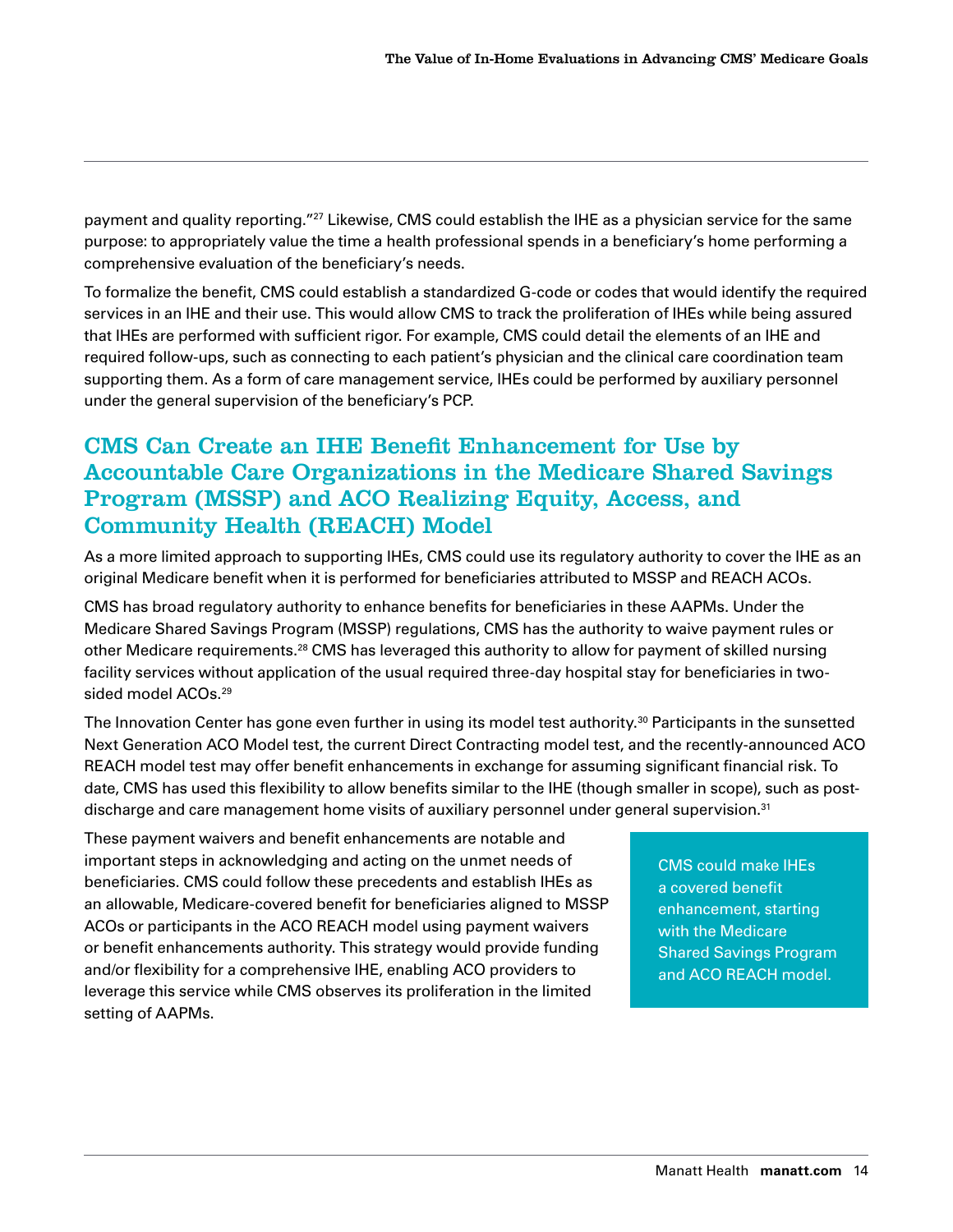#### <span id="page-14-0"></span>CMS Can Clarify That IHEs Are Permissible ACO Beneficiary Incentives

Another option for CMS to consider is to issue regulatory guidance clarifying that ACOs may offer IHEs as a beneficiary incentive.

Medicare ACOs may offer beneficiary incentives to their aligned patients.[32](#page-16-0) Within the limited framework of CMS regulations, ACOs can offer in-kind items or services that might otherwise be considered prohibited inducements. ACOs may offer these in-kind CMS should clarify that ACOs may offer IHEs as a beneficiary incentive.

services so long as there is a reasonable connection between the items and services and the medical care of the beneficiary, the items or services are preventive care items or services or advance a clinical goal for the beneficiary, and the items are not Medicare-covered services.<sup>33</sup>

The provision of IHEs falls squarely within the ambit of permitted beneficiary incentives. In this scenario, following issuance of favorable guidance from CMS, ACO providers would deliver IHEs as a beneficiary incentive, yet cover the cost of providing them with their own funds.<sup>[34](#page-16-0)</sup> This strategy may lead to lower proliferation of IHEs than do the other alternatives presented. But it would offer an opportunity for CMS to observe a limited number of IHEs, demonstrating the potential shared savings value of the IHE.

### Conclusion

IHEs are an integral component of MA plans and can help CMS deliver on its promise to provide equitable, cost-effective, and person-centered care, but they need the support of CMS in order to take root in the original Medicare program, and in AAPMs in particular. CMS can support IHEs by covering them as a benefit in the original Medicare program or in certain AAPMs.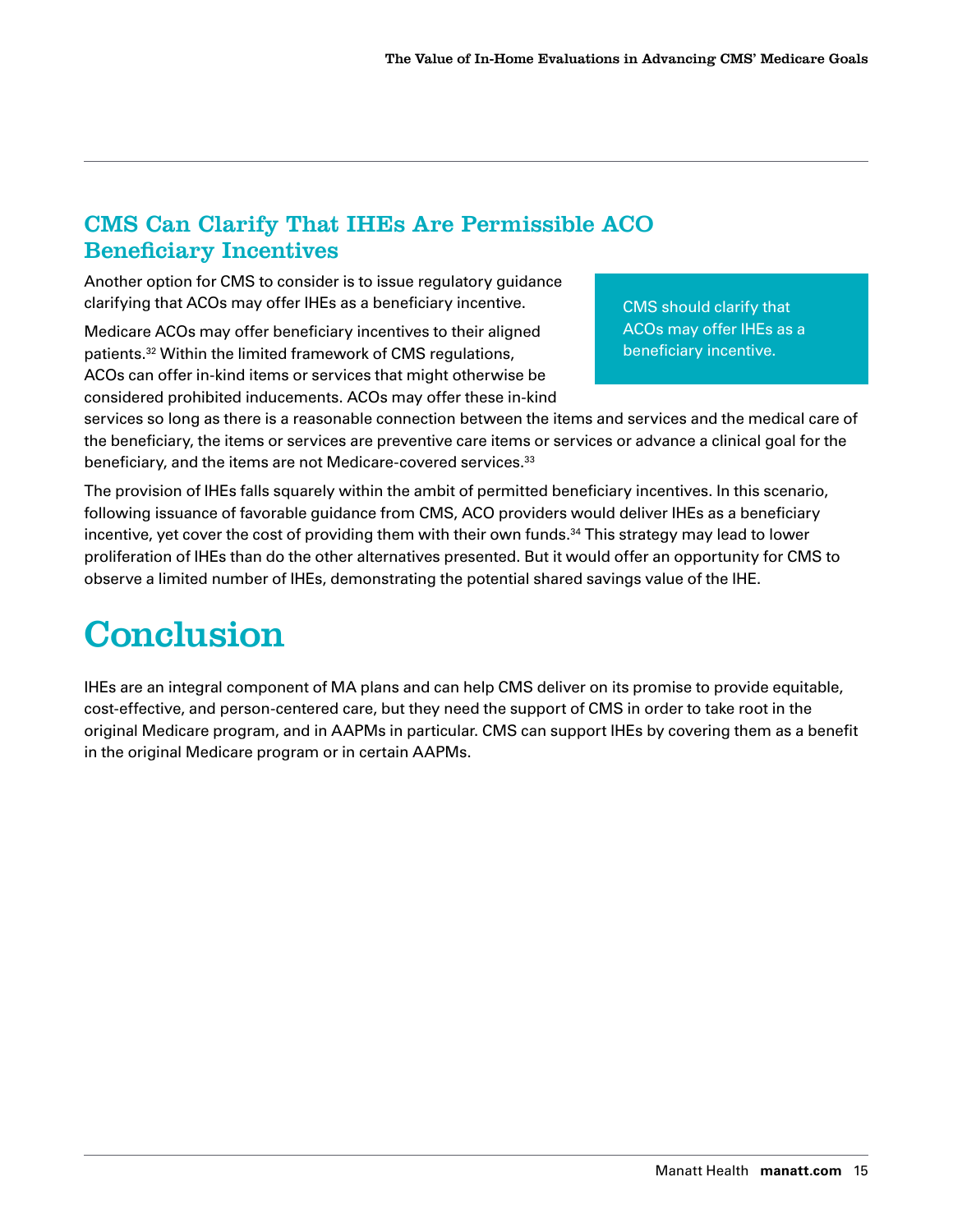<span id="page-15-0"></span>1 National Health Expenditure Data: NHE Fact Sheet, Historical NHE, 2020. CMS. Last updated December 15, 2021. Available here: [https://www.cms.gov/Research-Statistics-Data-and-Systems/Statistics-Trends-and-Reports/NationalHealthExpendData/NHE-Fact-](https://www.cms.gov/Research-Statistics-Data-and-Systems/Statistics-Trends-and-Reports/NationalHealthExpendData/NHE-Fact-Sheet#:~:text=Medicare%20spending%20grew%203.5%25%20to,16%20percent%20of%20total%20NHE.&text=The%20largest%20shares%20of%20total,the%20households%20(26.1%20percent))[Sheet#:~:text=Medicare%20spending%20grew%203.5%25%20to,16%20percent%20of%20total%20NHE.&text=The%20largest%20](https://www.cms.gov/Research-Statistics-Data-and-Systems/Statistics-Trends-and-Reports/NationalHealthExpendData/NHE-Fact-Sheet#:~:text=Medicare%20spending%20grew%203.5%25%20to,16%20percent%20of%20total%20NHE.&text=The%20largest%20shares%20of%20total,the%20households%20(26.1%20percent)) [shares%20of%20total,the%20households%20\(26.1%20percent\)](https://www.cms.gov/Research-Statistics-Data-and-Systems/Statistics-Trends-and-Reports/NationalHealthExpendData/NHE-Fact-Sheet#:~:text=Medicare%20spending%20grew%203.5%25%20to,16%20percent%20of%20total%20NHE.&text=The%20largest%20shares%20of%20total,the%20households%20(26.1%20percent)). Accessed January 14, 2022.

2 "Taking time to enable better health: Closing gaps in care with in-home evaluations for seniors," Signify Health. Available here: [https://www.signifyhealth.com/infographic-taking-time-to-enable-better-health?hsCtaTracking=e08cc376-f14b-4450-87cc-](https://www.signifyhealth.com/infographic-taking-time-to-enable-better-health?hsCtaTracking=e08cc376-f14b-4450-87cc-9de4000f9515%7Cc5e5e427-fcd3-45cc-b869-884df0979899)[9de4000f9515%7Cc5e5e427-fcd3-45cc-b869-884df0979899.](https://www.signifyhealth.com/infographic-taking-time-to-enable-better-health?hsCtaTracking=e08cc376-f14b-4450-87cc-9de4000f9515%7Cc5e5e427-fcd3-45cc-b869-884df0979899) Accessed January 13, 2022.

3 "Medicare Advantage in 2021: Enrollment Update and Key Trends," Kaiser Family Foundation. June 21, 2021. Available here: [https://](https://www.kff.org/medicare/issue-brief/medicare-advantage-in-2021-enrollment-update-and-key-trends/) [www.kff.org/medicare/issue-brief/medicare-advantage-in-2021-enrollment-update-and-key-trends/](https://www.kff.org/medicare/issue-brief/medicare-advantage-in-2021-enrollment-update-and-key-trends/). Accessed February 11, 2022.

4 M. Seshamani, E. Fowler, C. Brooks-LaSure, "Building on the CMS Strategic Vision: Working Together for a Stronger Medicare," Health Affairs. January 11, 2022. Available here:<https://www.healthaffairs.org/do/10.1377/forefront.20220110.198444/full/>. Accessed January 14, 2022.

5 ACO Realizing Equity, Access, and Community Health (REACH) Model, CMS. Available here: [https://innovation.cms.gov/innovation](https://innovation.cms.gov/innovation-models/aco-reach)[models/aco-reach](https://innovation.cms.gov/innovation-models/aco-reach). Accessed February 28, 2022.

6 D. Doyle, "Moving Health Home: A New Coalition with a Bold Vision," Signify Health Blog. March 3, 2021. Available here: [https://www.](https://www.signifyhealth.com/blog/moving-health-home-a-new-coalition-with-a-bold-vision) [signifyhealth.com/blog/moving-health-home-a-new-coalition-with-a-bold-vision](https://www.signifyhealth.com/blog/moving-health-home-a-new-coalition-with-a-bold-vision). Accessed January 14, 2022.

 $^7$  Based on 2019 Signify data, 118,110 members evaluated noted transportation as a barrier to care.

8 D. Doyle, K. Drobac. "For older Americans, the home must become a choice for patients," Signify Health Blog. May 24, 2021. Available here: [https://www.signifyhealth.com/blog/for-older-americans-the-home-must-become-a-choice-for-patients.](https://www.signifyhealth.com/blog/for-older-americans-the-home-must-become-a-choice-for-patients) Accessed January 14, 2022.

9 S. Musich, S. Wang, K. Hawkins, A. Klemes. "The Impact of Personalized Preventive Care on Health Care Quality, Utilization, and Expenditures," Journal of Population Health Management. December 1, 2016. Available here: [https://www.ncbi.nlm.nih.gov/pmc/](https://www.ncbi.nlm.nih.gov/pmc/articles/PMC5296930/) [articles/PMC5296930/.](https://www.ncbi.nlm.nih.gov/pmc/articles/PMC5296930/) Accessed February 11, 2022.

<sup>10</sup> "Taking time to enable better health: Closing gaps in care with in-home evaluations for seniors," Signify Health. Available here: [https://www.signifyhealth.com/infographic-taking-time-to-enable-better-health?hsCtaTracking=e08cc376-f14b-4450-87cc-](https://www.signifyhealth.com/infographic-taking-time-to-enable-better-health?hsCtaTracking=e08cc376-f14b-4450-87cc-9de4000f9515%7Cc5e5e427-fcd3-45cc-b869-884df0979899)[9de4000f9515%7Cc5e5e427-fcd3-45cc-b869-884df0979899.](https://www.signifyhealth.com/infographic-taking-time-to-enable-better-health?hsCtaTracking=e08cc376-f14b-4450-87cc-9de4000f9515%7Cc5e5e427-fcd3-45cc-b869-884df0979899) Accessed January 14, 2022.

11 "Empowering Greater Value in Healthcare," Signify Health. Presented to the CMS/Center for Medicare team. November 18, 2021. (CM meeting\_11.2021 vF).

<sup>12</sup> "In-Home Evaluations: Providing Whole Person Care to Medicare Beneficiaries," Mike Lyle, Director, Legislative Affairs, Signify Health. September 2021. (In-Home Evaluations\_Providing Whole Person Care to Medicare Beneficiaries 09.21).

<sup>13</sup> "Quality: An Enterprise Focus at Signify Health," Signify Health. September 7, 2021. (IHE Advanced Deck).

14 "In-Home Evaluations: Providing Whole Person Care to Medicare Beneficiaries," Mike Lyle, Director, Legislative Affairs, Signify Health. September 2021. (In-Home Evaluations\_Providing Whole Person Care to Medicare Beneficiaries 09.21).

<sup>15</sup> "ACO Realizing Equity, Access, and Community Health (REACH) Model Request for Applications," CMS. Available here: [https://](https://innovation.cms.gov/media/document/aco-reach-rfa) [innovation.cms.gov/media/document/aco-reach-rfa.](https://innovation.cms.gov/media/document/aco-reach-rfa) Accessed February 28, 2022.

[16](#page-8-0) Accountable Health Communities Model, CMS. Available here: [https://innovation.cms.gov/innovation-models/ahcm.](https://innovation.cms.gov/innovation-models/ahcm) Accessed February 9, 2022.

17 "Accountable Health Communities (AHC) Model Evaluation, First Evaluation Report," RTI International for CMS. December 2020. Available here: [https://innovation.cms.gov/data-and-reports/2020/ahc-first-eval-rpt.](https://innovation.cms.gov/data-and-reports/2020/ahc-first-eval-rpt) Accessed February 9, 2022.

<sup>18</sup> L. Z. Rubenstein, "The Importance of Including the Home Environment in Assessment of Frail Older Persons," Journal of the American Geriatrics Society. April 27, 2015. Available here: [https://agsjournals.onlinelibrary.wiley.com/doi/10.1111/j.1532-5415.1999.](https://agsjournals.onlinelibrary.wiley.com/doi/10.1111/j.1532-5415.1999.tb01911.x) [tb01911.x.](https://agsjournals.onlinelibrary.wiley.com/doi/10.1111/j.1532-5415.1999.tb01911.x) Accessed January 14, 2022.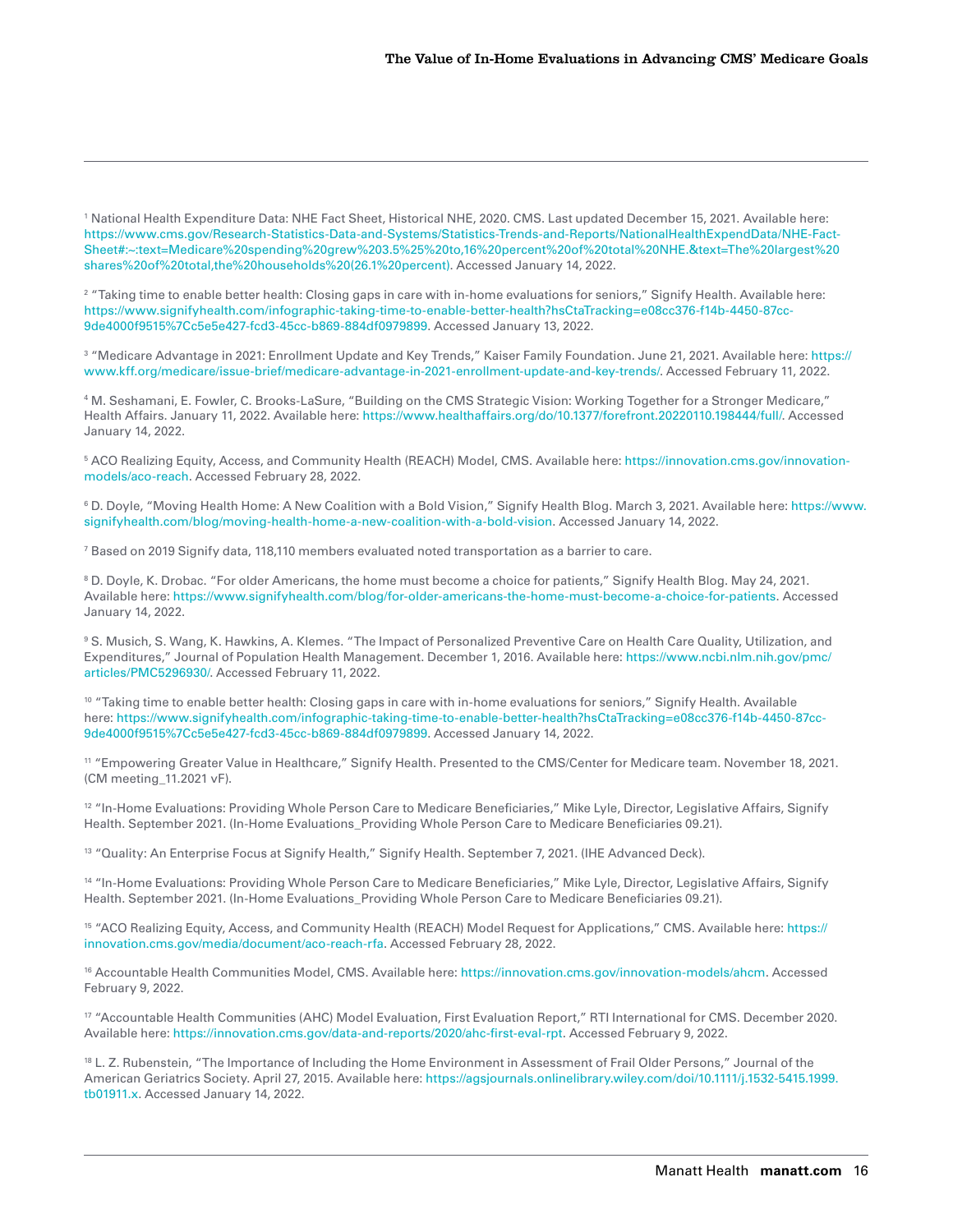<span id="page-16-0"></span>19 D. Doyle, K. Drobac. "For older Americans, the home must become a choice for patients," Signify Health Blog. May 24, 2021. Available here: [https://www.signifyhealth.com/blog/for-older-americans-the-home-must-become-a-choice-for-patients.](https://www.signifyhealth.com/blog/for-older-americans-the-home-must-become-a-choice-for-patients) Accessed January 14, 2022.

<sup>20</sup> M. Rothman. "Time well spent: One hour to better outcomes with an in-home health evaluation," Signify Health Blog. October 25, 2021. Available here: [https://www.signifyhealth.com/blog/time-well-spent-one-hour-to-better-outcomes-with-an-in-home-health](https://www.signifyhealth.com/blog/time-well-spent-one-hour-to-better-outcomes-with-an-in-home-health-evaluation)[evaluation](https://www.signifyhealth.com/blog/time-well-spent-one-hour-to-better-outcomes-with-an-in-home-health-evaluation). Accessed January 14, 2022.

21 E. Hsia Der, L. Z. Rubenstein, G. S. Choy. "The Benefits of In-Home Pharmacy Evaluation for Older Persons," Journal of the American Geriatrics Society. April 27, 2015. Available here:<https://agsjournals.onlinelibrary.wiley.com/doi/abs/10.1111/j.1532-5415.1997.tb04510.x>. Accessed January 14, 2022.

<sup>22</sup> S. Mattke, D. Han, A. Wilks, E. Sloss. "Medicare Home Visit Program Associated With Fewer Hospital And Nursing Home Admissions, Increased Office Visits," Health Affairs. December 2015. Available here: [https://www.healthaffairs.org/doi/10.1377/](https://www.healthaffairs.org/doi/10.1377/hlthaff.2015.0583?url_ver=Z39.88-2003&rfr_id=ori:rid:crossref.org&rfr_dat=cr_pub%20%200pubmed) [hlthaff.2015.0583?url\\_ver=Z39.88-2003&rfr\\_id=ori:rid:crossref.org&rfr\\_dat=cr\\_pub%20%200pubmed](https://www.healthaffairs.org/doi/10.1377/hlthaff.2015.0583?url_ver=Z39.88-2003&rfr_id=ori:rid:crossref.org&rfr_dat=cr_pub%20%200pubmed). Accessed January 14, 2022.

23 C. Bielaszka-DuVernay. "The 'GRACE' Model: In-Home Assessments Lead To Better Care For Dual Eligibles," Health Affairs. March 2011. Available here: [https://www.healthaffairs.org/doi/pdf/10.1377/hlthaff.2011.0043.](https://www.healthaffairs.org/doi/pdf/10.1377/hlthaff.2011.0043) Accessed January 9, 2022.

<sup>24</sup> C. Meade. "Home-based Primary Care: A Personalized Solution for Aging Homebound Adults," Duke Center for Personalized Health Care. May 2, 2017. Available here: [https://dukepersonalizedhealth.org/2017/05/home-based-primary-care-personalized-solution-aging](https://dukepersonalizedhealth.org/2017/05/home-based-primary-care-personalized-solution-aging-homebound-adults/)[homebound-adults/.](https://dukepersonalizedhealth.org/2017/05/home-based-primary-care-personalized-solution-aging-homebound-adults/) Accessed January 10, 2022.

25 "Independence at Home: Evaluation of Performance Years 1 to 6 (2012 to 2019)," CMS. N.d. Available here: [https://innovation.cms.](https://innovation.cms.gov/data-and-reports/2021/iah-year6-eval-report-fg) [gov/data-and-reports/2021/iah-year6-eval-report-fg](https://innovation.cms.gov/data-and-reports/2021/iah-year6-eval-report-fg). Accessed February 25, 2022.

26 A. Tumlinson, "What I Learned From My Family's Home Health Experience," Health Affairs Forefront. February 15, 2022. (DOI: 10.1377/forefront.20220211.888432). Available here: [https://www.healthaffairs.org/do/10.1377/forefront.20220211.888432/.](https://www.healthaffairs.org/do/10.1377/forefront.20220211.888432/) Accessed February 18, 2022.

27 77 Fed. Reg. 68891, 68978 (November 16, 2012).

28 42 C.F.R. § 425.612.

<sup>29</sup> While the Medicare "SNF 3-day rule" ordinarily requires that a patient have a medically necessary three-consecutive-day inpatient hospital stay before Medicare will cover skilled nursing facility extended care services, Medicare has waived this rule for ACOs, allowing ACOs to more efficiently treat patients in a lower level of care setting. 42 C.F.R. § 425.612(a).

30 SSA § 1115A(d).

31 "Direct Contracting Model: Professional and Global Options. Benefit Enhancements and Patient Engagement Incentives," CMS Webinar. December 18, 2019. Available here:<https://innovation.cms.gov/webinars-and-forums/dc-model-options-benefit>. Accessed February 17, 2022.

32 42 C.F.R. § 425.304.

33 42 C.F.R. § 425.304(b).

34 42 C.F.R. § 425(a)(2).